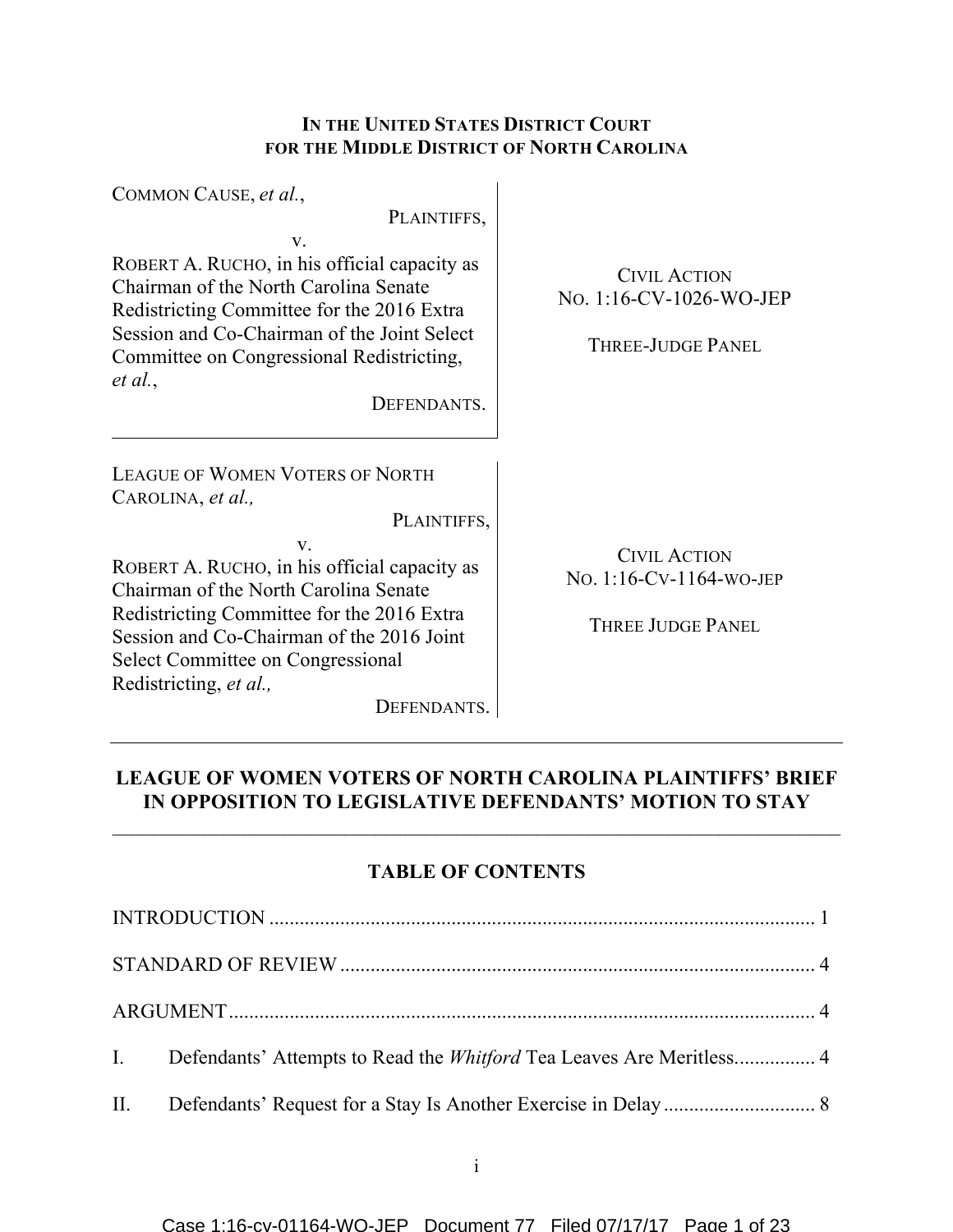| III. | Any Burden on Defendants Does Not Outweigh the Interests of Judicial Economy |  |
|------|------------------------------------------------------------------------------|--|
|      |                                                                              |  |
|      |                                                                              |  |
|      |                                                                              |  |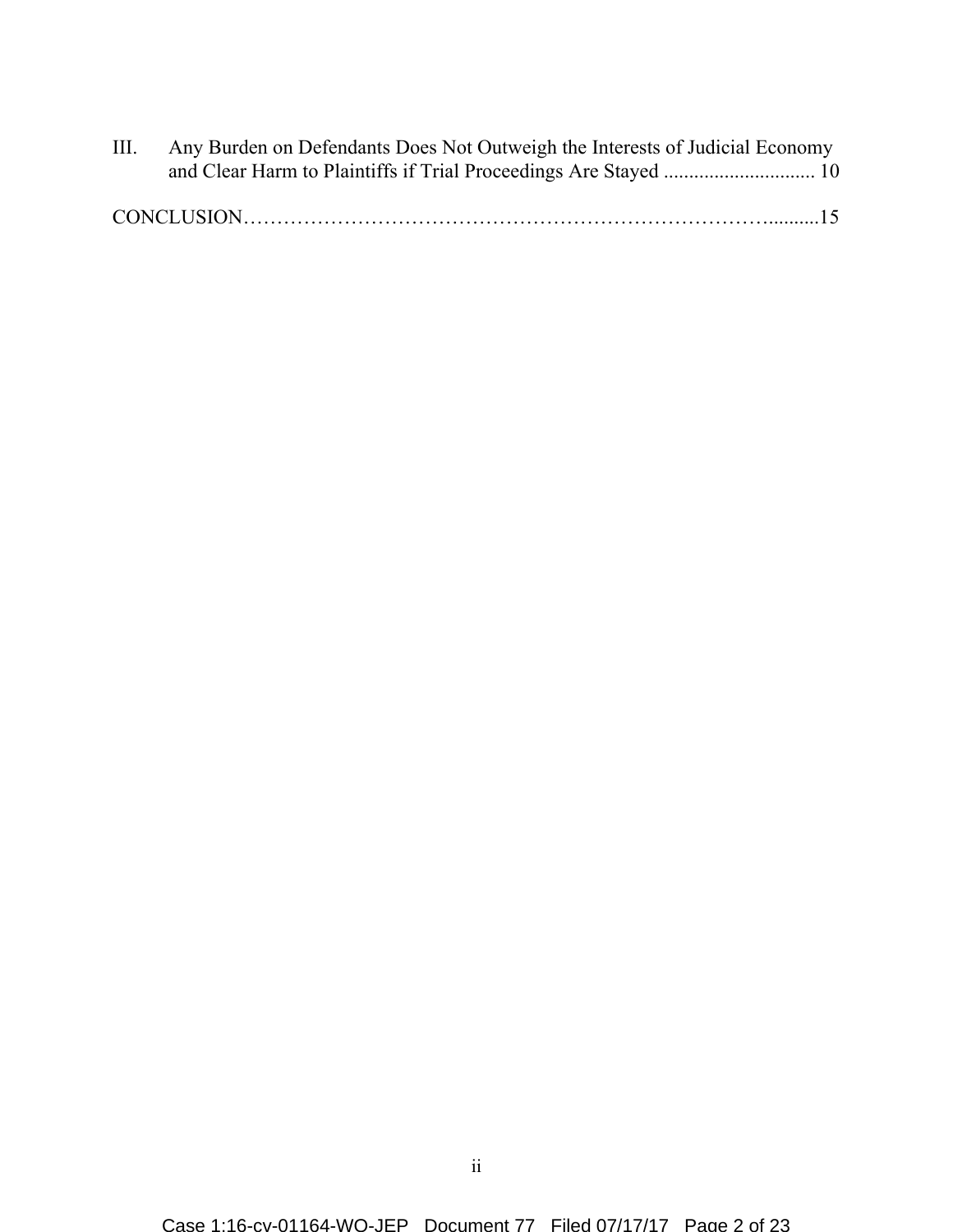# **TABLE OF AUTHORITIES**

| <b>Cases</b>                                             | Page(s) |
|----------------------------------------------------------|---------|
| Ala. Legis. Black Caucus v. Alabama,                     |         |
| Arizona v. Evans,                                        |         |
| Ariz. State Legis. v. Ariz. Indep. Redistricting Comm'n, |         |
| Baldus v. Members of Wis. Gov't Accountability Bd.,      |         |
| Brown v. Plata,                                          |         |
| Cane v. Worcester Cty.,                                  |         |
| Conkright v. Frommert,                                   |         |
| Cooper v. Harris,                                        |         |
| Cousins v. McWherter,                                    |         |
| Covington v. North Carolina,                             |         |
| Cox v. Larios,                                           |         |
| Davis v. FEC,                                            |         |
| FEC v. Wis. Right to Life, Inc.,                         |         |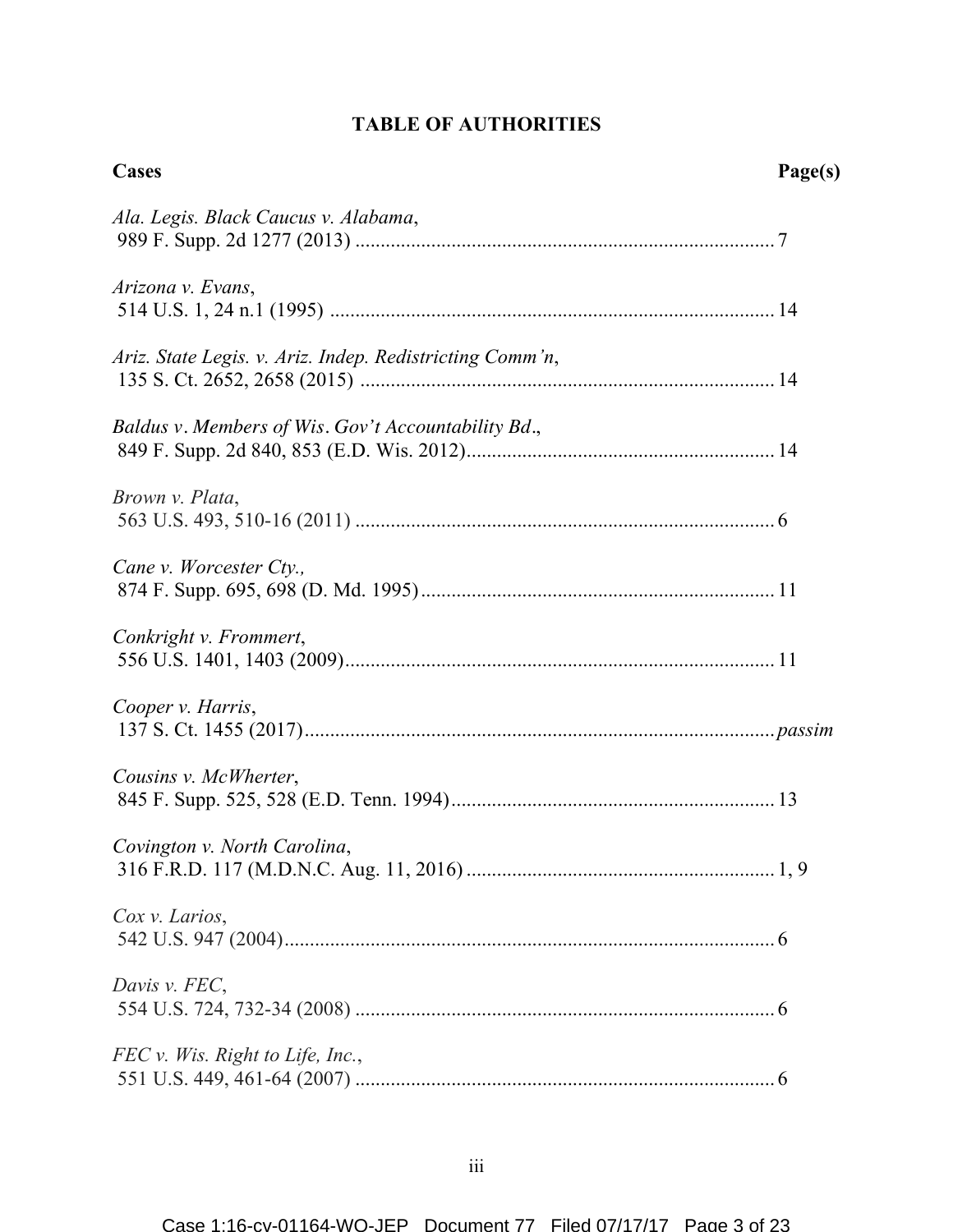| Harris v. McCrory,                             |  |
|------------------------------------------------|--|
| Johnson v. Mortham,                            |  |
| Karcher v. Daggett,                            |  |
| Landis v. N. Am. Co.,                          |  |
| Larios v. Cox,                                 |  |
| Mahan v. Howell,                               |  |
| McCray v. New York,                            |  |
| Miller v. Johnson,                             |  |
| North Carolina v. Covington,                   |  |
| N.C. State Conference of the NAACP v. McCrory, |  |
| Obergefell v. Hodges,                          |  |
| Reynolds v. Sims,                              |  |
| Tennant v. Jefferson Cnty. Comm'n,             |  |
| United States v. Jefferson Cnty. Bd. of Educ., |  |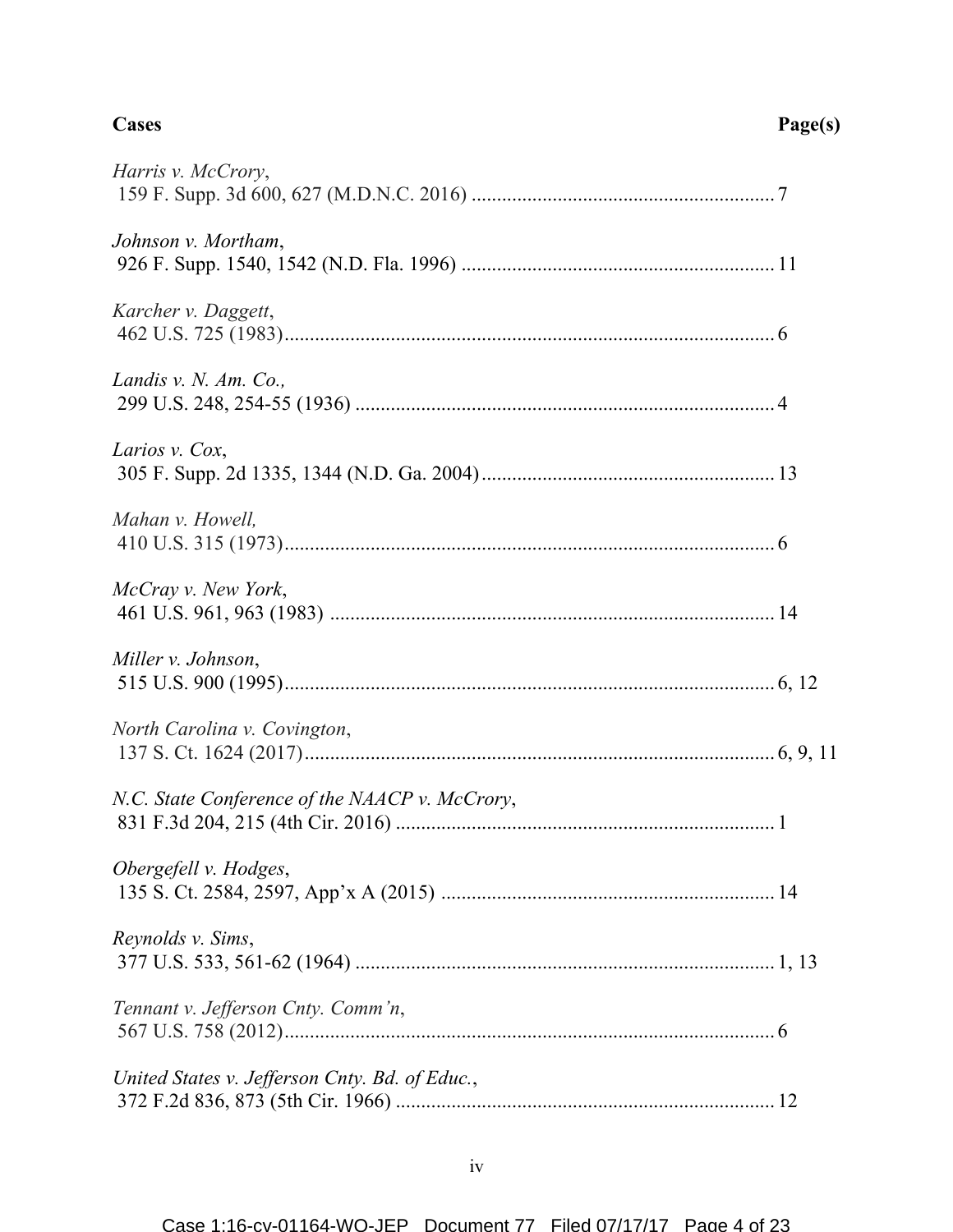### **Cases Page(s)**

| United States v. Mendoza,                  |  |
|--------------------------------------------|--|
| Vieth v. Jubelirer,                        |  |
| White <i>v.</i> Weiser,                    |  |
| Whitford v. Gill,                          |  |
| Williford v. Armstrong World Indus., Inc., |  |
| Wittman v. Personhuballah,                 |  |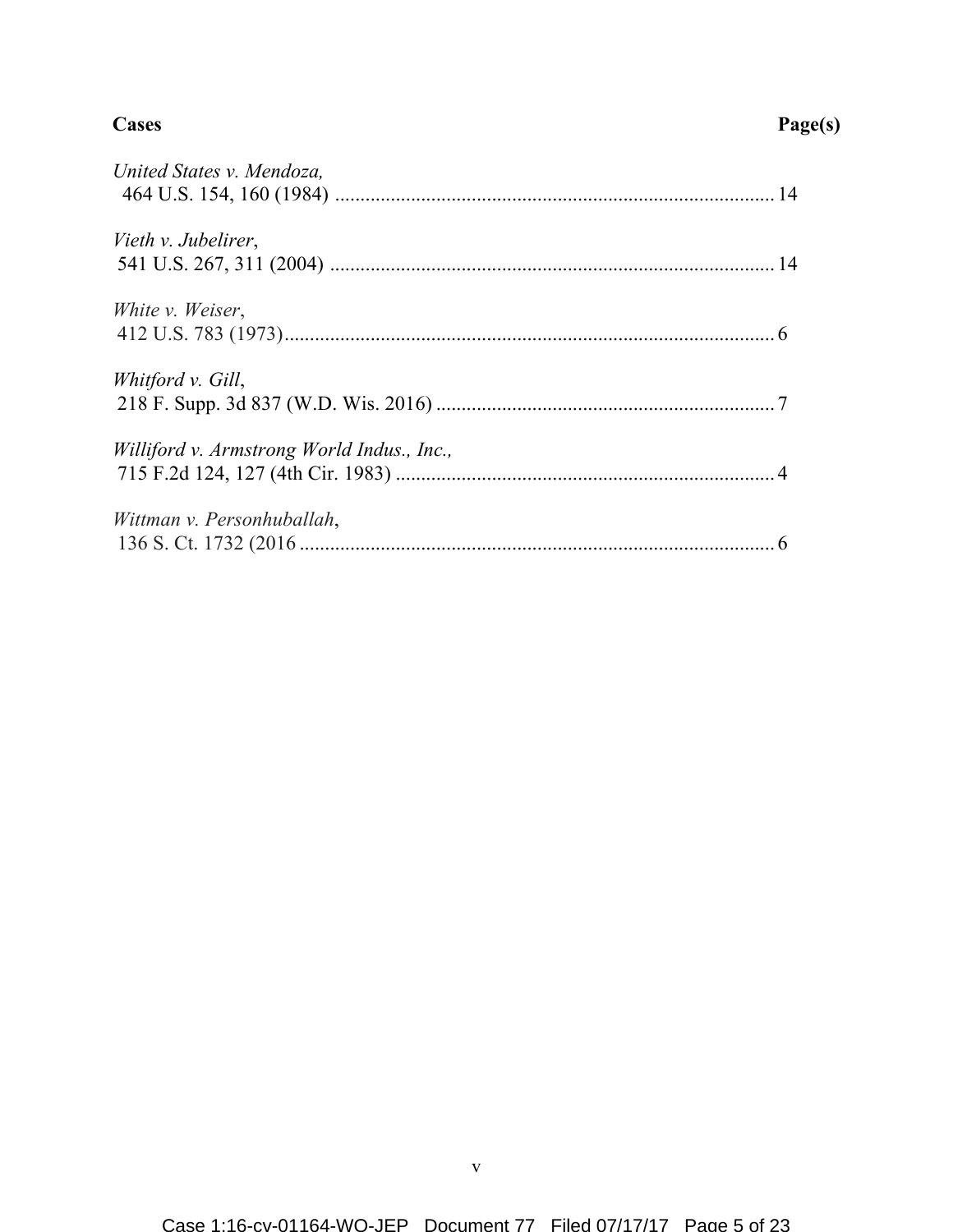#### **INTRODUCTION**

The right to vote is "a fundamental matter in a free and democratic society . . . preservative of other basic civil and political rights." *Reynolds v. Sims*, 377 U.S. 533, 561-62 (1964). Yet, in every congressional election held this decade, North Carolina voters have not been able to fully and fairly exercise this fundamental right. In 2011, the North Carolina state legislature enacted a new congressional redistricting plan ("2011 Plan"). The 2011 Plan, in place for the 2012 and 2014 elections, was painstakingly designed to unconstitutionally sort voters into districts based on race.<sup>1</sup> See Cooper v. *Harris*, 137 S. Ct. 1455 (2017). The defendants' defense in *Harris* was not that the 2011 Plan was fair or in the best interest of voters, but rather that the Plan was only a *partisan*  gerrymander, not a racial one. <sup>2</sup> *See* Appellants' Br., *McCrory v. Harris*, No. 15-1262 at 24, 28-30; Expert Report of Thomas Hofeller (Dkt. 33-2), *McCrory v. Harris*, 1:13:cv-00949 at ¶¶ 23, 40, 68; Second Expert Report of Thomas Hofeller, *McCrory v. Harris*, 1:13:cv-00949 at ¶¶ 8-10.

 $1$  In addition to the 2011 Plan's illegal districts, 28 North Carolina state legislative districts drawn by the defendants were found to be unconstitutional racial gerrymanders. *See* Covington v. North Carolina, 316 F.R.D. 117 (M.D.N.C. Aug. 11, 2016). Moreover, in 2013 the defendants enacted the so-called "monster" bill, which was designed to restrict voting rights by creating stringent voter ID requirements, cutting early voting, and eliminating other voting practices. The "monster" bill was permanently enjoined by the Fourth Circuit in 2016, who found that it violated the Fourteenth Amendment and Section 2 of the Voting Rights Act because it was designed with discriminatory intent to "target African Americans with almost surgical precision." N.C. State Conference of the NAACP v. McCrory, 831 F.3d 204, 215 (4th Cir. 2016), *cert. denied sub nom.* North Carolina v. N.C. State Conference of NAACP, 137 S. Ct. 1399 (2017).<br><sup>2</sup> Throughout the brief, "defendants" will refer only to legislative defendants, and

<sup>&</sup>quot;plaintiffs" to the League of Women Voters of North Carolina plaintiffs.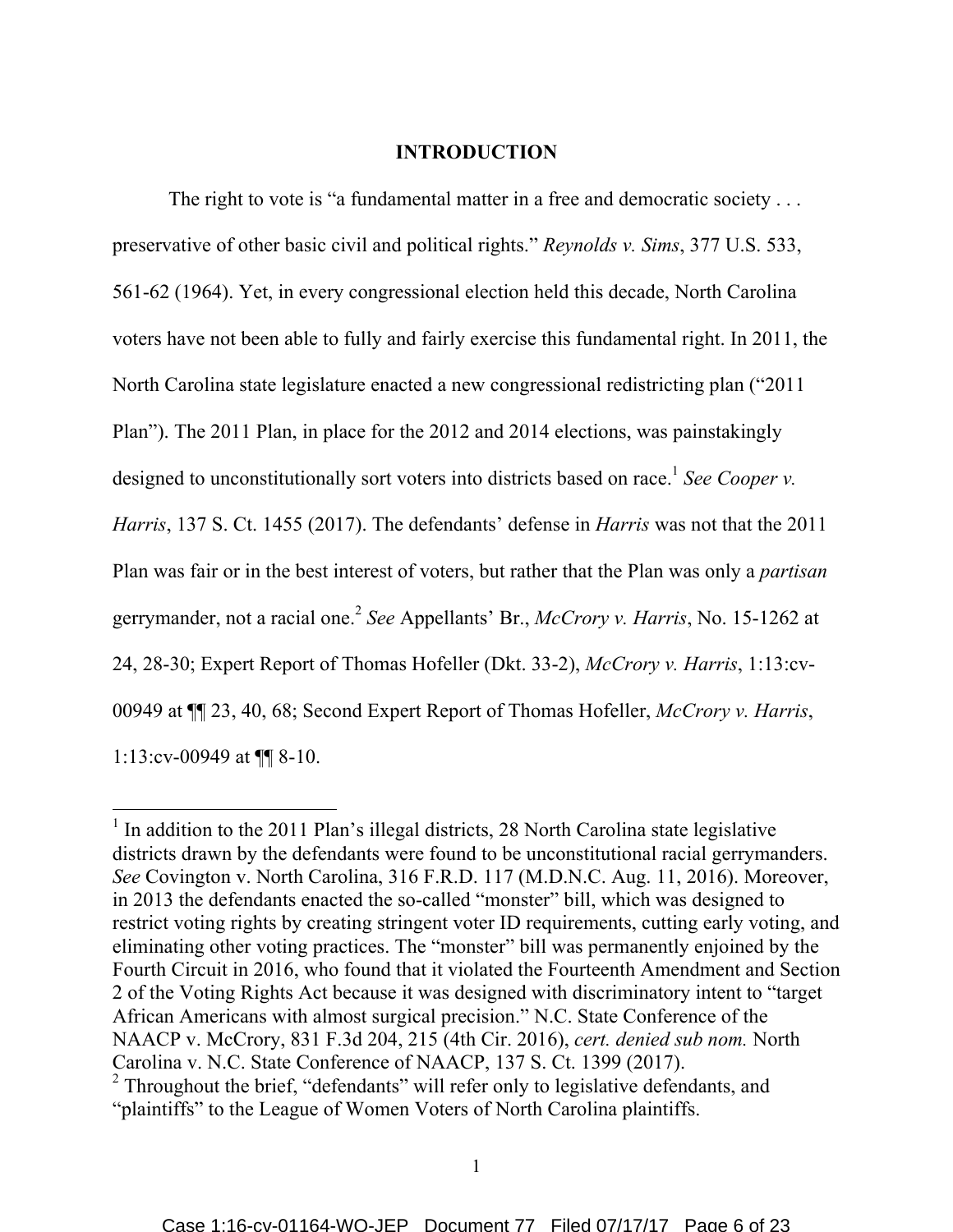In light of the constitutional violations found in *Harris,* and clinging to gerrymandering as its weapon of choice, the state legislature hired the same map drawer, Dr. Hofeller, to design a new congressional plan before the 2016 election ("2016 Plan"). Just like its predecessor, the 2016 Plan was methodically crafted with discriminatory intent, sorting voters into districts based on their past voting histories to ensure pro-Republican partisan advantage for the entire decade, regardless of the will of the electorate. The defendants explicitly admitted the partisan purpose behind their plan, with Representative Lewis stating "to the extent [we] are going to use political data in drawing this map, it is to gain partisan advantage," and "acknowledg[ing] freely" that a map drawn according to the Adopted Criteria "would be a political gerrymander." Feb. 16, 2016 Joint Comm. Cong. Redist. Transcript at 54, 48. The 2016 Plan performed exactly as intended, electing 10 Republicans and 3 Democrats to North Carolina's congressional seats.<sup>3</sup>

Despite these egregious facts, the defendants are now asking the Court to stay the trial proceedings in this case. The defendants base their last-minute stay request solely on the fact that the U.S. Supreme Court recently decided to hear the partisan gerrymandering case *Gill v. Whitford* on the merits. This is remarkable, since the defendants have known for months that the Supreme Court would likely take *Whitford* before its summer recess. Moreover, to the extent the defendants' motion is based on an assumption that the

<sup>&</sup>lt;sup>3</sup> The 2016 Plan had an efficiency gap of -19% (the largest of any plan for the 2016 election) and a partisan bias score of -27% (the second largest partisan bias score *ever* on record). *See* Amended Expert Report of Simon Jackman at 3; Rebuttal Report of Simon Jackman at 4.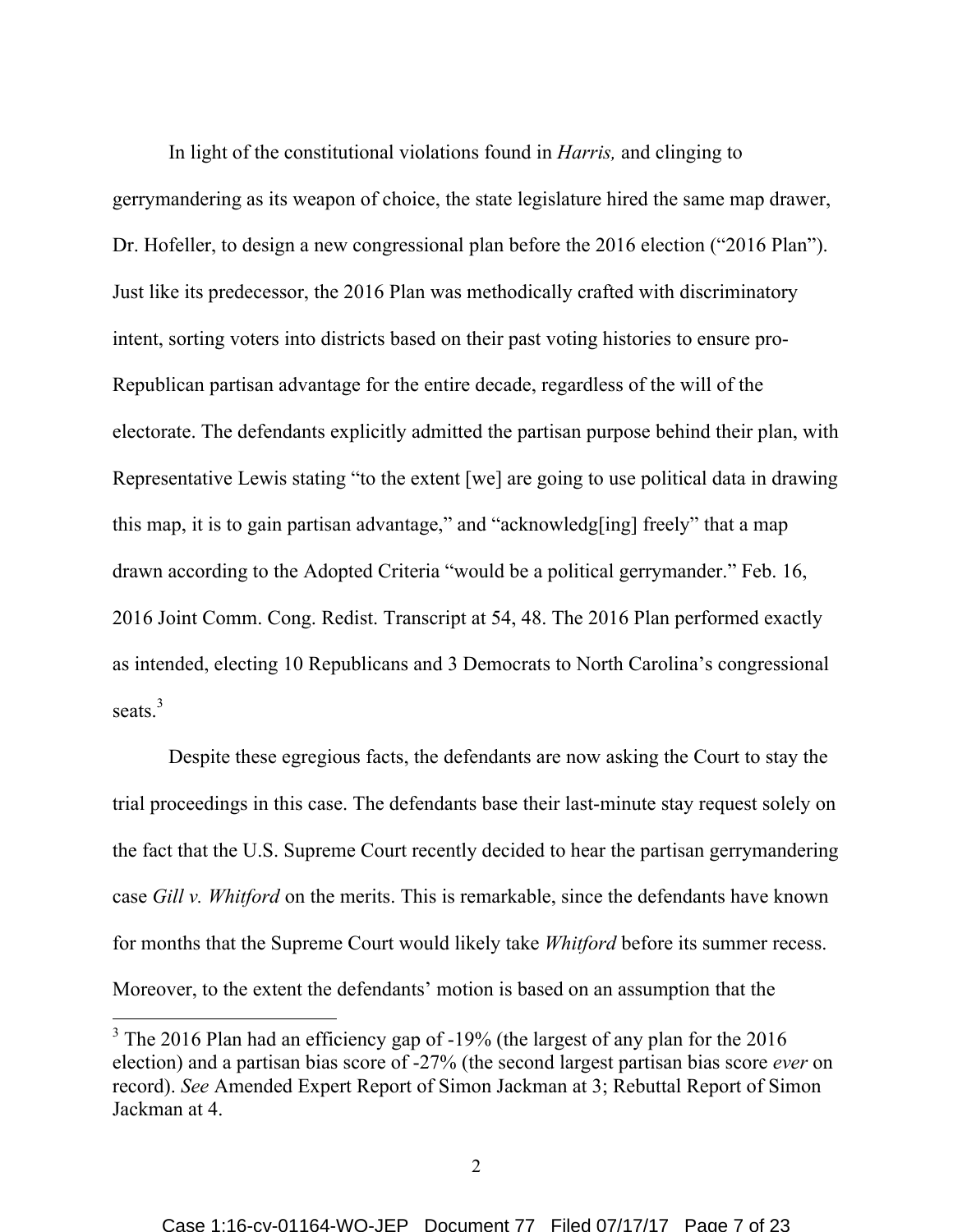*Whitford* appellants will be successful, it is based on pure conjecture. All parties to this case are ready and able to proceed with trial, as discovery is complete and pretrial disclosures, trial briefs, proposed findings of fact, conclusions of law, and motions in limine have been filed with the Court. And *Whitford* has no bearing on the *facts* in this case, which are all well-established.

Furthermore, the balance of the equities weighs heavily against staying this trial. The defendants cannot point to any clear hardship justifying a stay. In addition, the consequences that the defendants argue would result from proceeding with trial in fact would be exacerbated by delaying the trial. On the other side of the balance, substantial harms would be experienced by plaintiffs, North Carolina voters who have already experienced one election under an extreme partisan gerrymander. In addition, a stay of trial could have the result that plaintiffs will be subject to yet another election where their votes are diluted because of their political beliefs, and would also result in stale evidence when a trial is held. The Court should instead hold a trial as soon as possible, perform fact-finding, and apply the legal theories presented by plaintiffs' briefing. A decision in *Whitford* that implicates the legal theory adopted by the Court in this case can be taken account of in the appellate process.

For the reasons that follow, plaintiffs respectfully request that this Court deny the defendants' motion to stay proceedings in the above-captioned matter.

3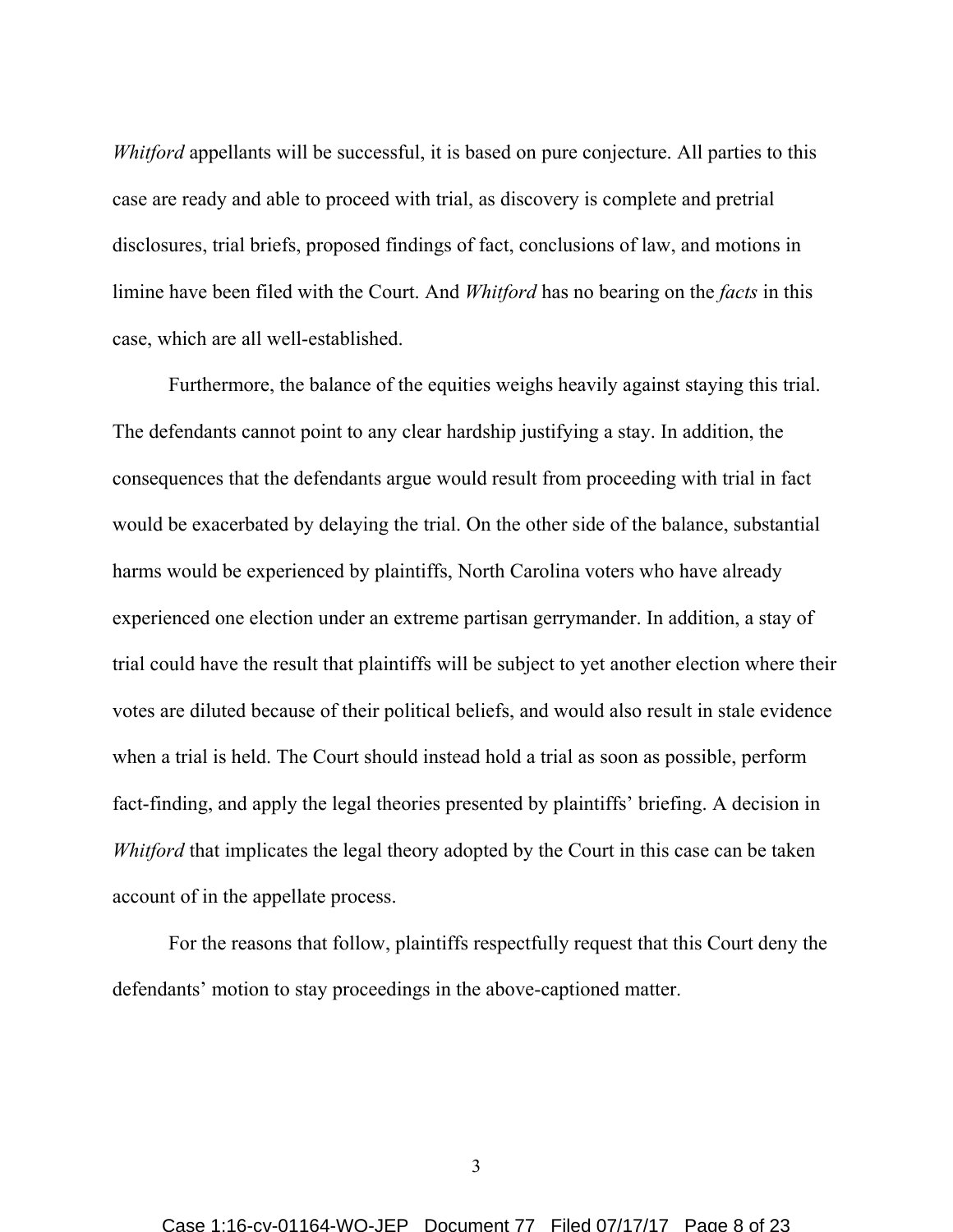#### **STANDARD OF REVIEW**

The decision whether to grant a stay is discretionary, and within "the inherent power in courts under their general equity powers and in the efficient management of their dockets." *Williford v. Armstrong World Indus., Inc.,* 715 F.2d 124, 127 (4th Cir. 1983). "It is not, however, without limitation." *Id*. The "proper use of this [discretion] 'calls for the exercise of judgment which must weigh competing interests and maintain an even balance.'" *Id.* (quoting *Landis v. N. Am. Co.,* 299 U.S. 248, 254-55 (1936)). "The party seeking a stay must justify it by clear and convincing circumstances outweighing potential harm to the party against whom it is operative." *Williford,* 715 F.2d at 127*.* In other words, the court should consider whether the movant has demonstrated "a clear case of hardship or inequity in being required to go forward, if there is even a fair possibility that the stay…will work damage to someone else." *Landis*, 299 U.S. at 255.

#### **ARGUMENT**

### **I. Defendants' Attempts to Read the** *Whitford* **Tea Leaves Are Meritless.**

The defendants spend a large portion of their memorandum trying to read meaning into the Supreme Court's initial actions upon taking *Whitford*. However, the defendants' interpretations are pure speculation, offering no firm ground to support staying a trial here. How the Supreme Court will eventually rule in *Whitford* simply cannot be predicted by overanalyzing the Court's first steps alone. Thus, proceeding to trial in this case is not, as the defendants claim, "futile no matter what," but rather a sensible course of action given the facts on the ground.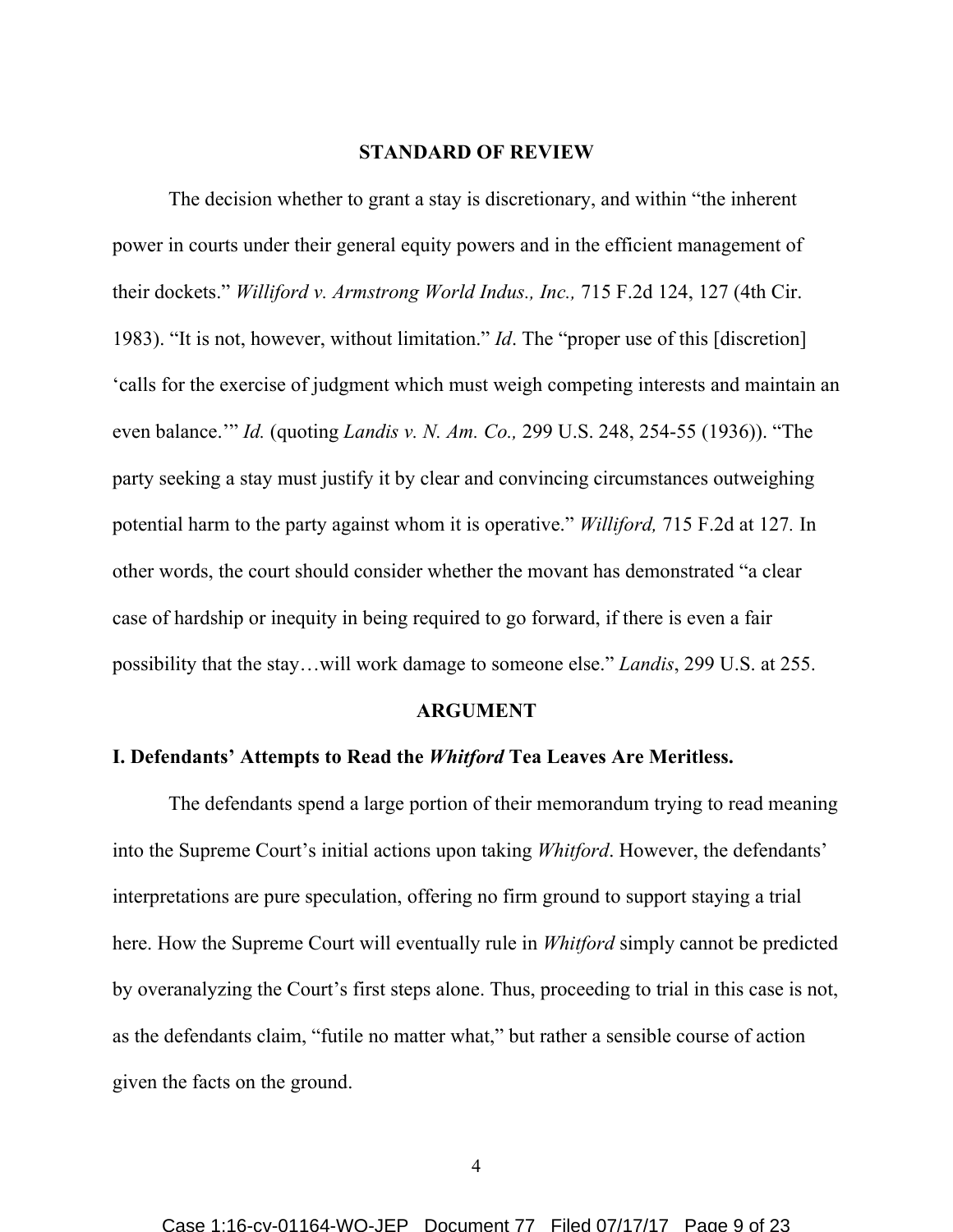To start, the defendants argue that "the Supreme Court's decision to hear *Whitford* on the merits alone warrants a stay" and "if the Supreme Court agreed with the *Whitford* court's standard for [partisan gerrymandering] claims, it could have summarily affirmed the decision, but it did not." Defs. Stay Mem. (Dkt. 74) at 7, 10 n.4. However, the defendants jump from the Court deciding to hear the case on the merits to assuming the worst-case-scenario for appellees*,* an assumption which is clearly hyperbole. <sup>4</sup> The fact that the Supreme Court decided to hear *Whitford* on the merits does not mean that the justices will rule in favor of the appellants, or that appellees' standard is deficient. It simply means the Court thinks partisan gerrymandering is an important issue that it wants to address head on after full briefing and argument.<sup>5</sup>

Next, the defendants argue that the Supreme Court's stay of the lower court's remedial order in *Whitford* means that *Whitford* will likely fail on the merits. To the contrary, whether the Supreme Court stays a lower court's decision initially does not necessarily indicate what it will later do on the merits. There are numerous examples of

 <sup>4</sup> In addition to being hyperbolic, the defendants' claims about the *Whitford* case on the merits are simply wrong. First, the lower court's standard in *Whitford* is clearly not the same as the *Bandemer* standard. Most obviously, the partisan symmetry concept and metrics that the lower court in *Whitford* adopted and plaintiffs in this case propose as part of the discriminatory effect prong were not even in existence until after *Bandemer*. *See*  Appellees' Mot. to Affirm, Gill v. Whitford, No. 16-1161, at 32-35. Second, the claim that the *Whitford* court "divined" a legal standard that was a surprise to appellants after the trial is laughable. The *Whitford* panel adopted the same three-prong test that appellees proposed in their pretrial briefing, and an emphasis on entrenchment that the panel itself foreshadowed in its summary judgment opinion. *Id*. at 35-36.

<sup>&</sup>lt;sup>5</sup> The defendants' actions in this case, brazenly designing a partisan gerrymander to advantage one political party regardless of the will of the voters, provide a prime example of why the Court may want to hear *Whitford* on the merits and finally curb extreme partisan gerrymandering.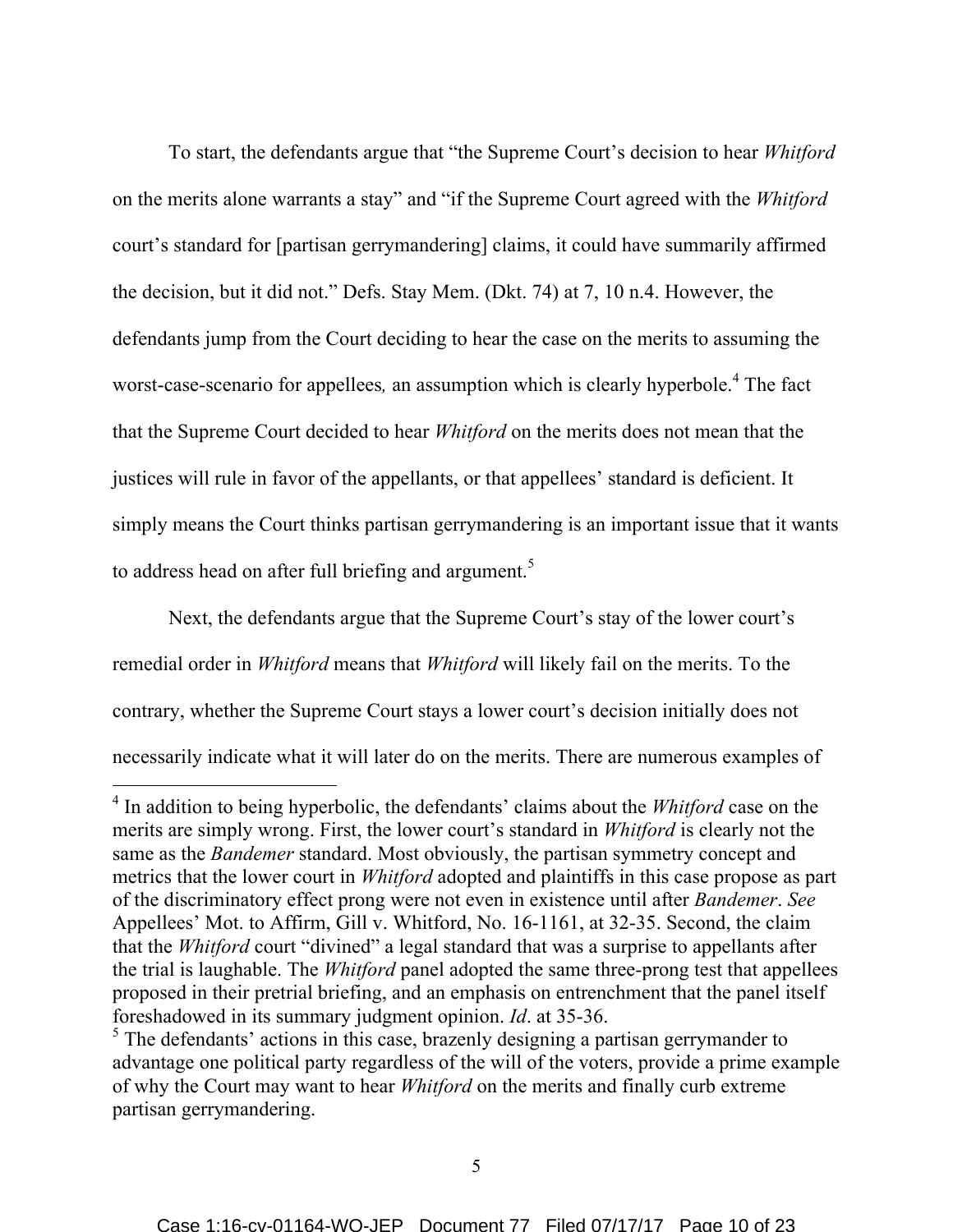the Supreme Court granting a stay of a lower court's decision striking down district maps, and then later *affirming* the lower court's ruling.<sup>6</sup> *See*, *e.g., North Carolina v. Covington*, 137 S. Ct. 1624 (2017); *Miller v. Johnson*, 515 U.S. 900 (1995); *Karcher v. Daggett*, 462 U.S. 725 (1983); and *White v. Weiser*, 412 U.S. 783 (1973). The Court has also denied a stay where it went on to *reverse* the lower court's decision. *Mahan v. Howell,* 410 U.S. 315 (1973). Further, the Supreme Court has denied a stay and then later *affirmed* the lower court's decision in favor of plaintiffs, *Cox v. Larios*, 542 U.S. 947 (2004), and has granted a stay where it went on to *reverse* the lower court's decision, *Tennant v. Jefferson Cnty. Comm'n*, 567 U.S. 758 (2012). Similarly, there are many cases where the Supreme Court postponed consideration of jurisdiction, but later ruled in favor of plaintiffs on the merits. *See, e.g., Wittman v. Personhuballah*, 136 S. Ct. 1732 (2016); *Brown v. Plata*, 563 U.S. 493, 510-16 (2011); *Davis v. FEC*, 554 U.S. 724, 732-34 (2008); and *FEC v. Wis. Right to Life, Inc.*, 551 U.S. 449, 461-64 (2007).

Continuing in their attempt to read the tea leaves, the defendants further argue that if *this* Court holds for the plaintiffs, it is more likely that the Supreme Court would stay a remedial order here than in *Whitford*. Def. Stay Mem. at 10. But this case has not even proceeded to *trial*, let alone the remedy phase. Any remedial order, not in existence currently, is not at issue now. Furthermore, the timing of any remedial order may make a

 <sup>6</sup> In their briefing on remedies in the lower court, appellants in *Whitford* argued that there would be time for the legislature to draw a new map if necessary after a Supreme Court ruling on the merits. *See* Defs. Response Br. on Remedies, *Whitford v. Gill*, 3:15-cv-421 (Dkt. 173) at 2. Perhaps acknowledging this possibility, the Supreme Court expedited the hearing of the *Whitford* case on the merits by a month or two, scheduling it for the first week the Court is back after summer recess.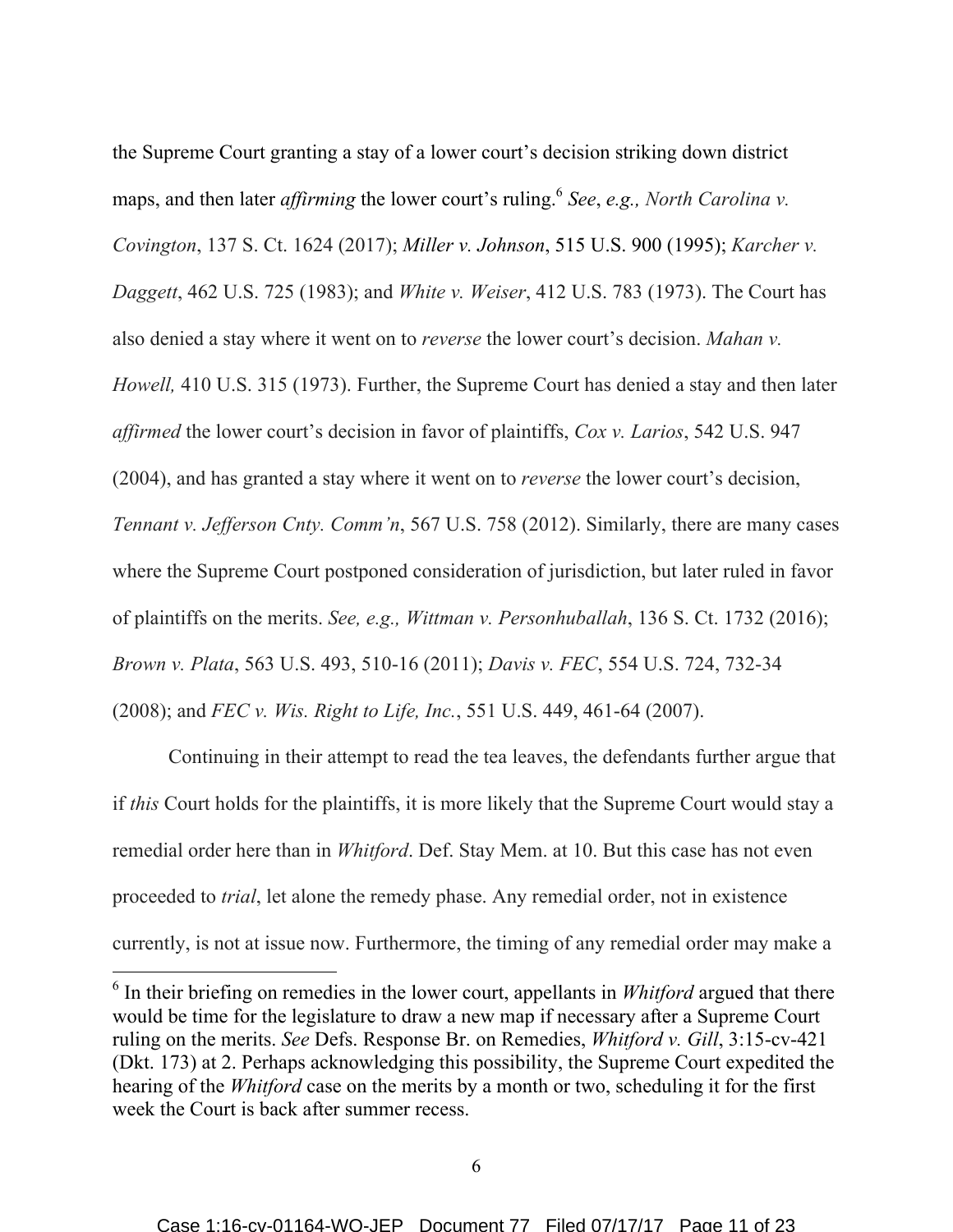stay from the Supreme Court unlikely, or irrelevant, as the order could come well after a decision in *Whitford*. Lastly, the nine months the *Whitford* panel gave the Wisconsin legislature to draw a plan has no bearing on the facts in this case, as it is well-established that the North Carolina legislature does not need nine months to draw a district map. Indeed, in *Harris*, a three-judge panel gave the legislature two weeks. *Harris v. McCrory*, 159 F. Supp. 3d 600, 627 (M.D.N.C. 2016). Given that two weeks was enough time for the defendants to utilize complex formulas to draw a partisan gerrymander, they surely could also come up with a fair plan in the same time.<sup>7</sup>

In sum, the defendants' attempts to read into the Supreme Court's actions in *Whitford* to make any kind of meaningful argument to stay this trial are one-sided and hollow, and provide no persuasive reason why the parties here should not proceed to trial.

 <sup>7</sup> The defendants also cite an order in *Harris*, which continued the trial, to support their stay motion. However, the *Harris* order is easily distinguished from this case. First, the *Harris* panel found the continuance appropriate "in light of the parties' agreement." Harris v. McCrory*,* 1:13-cv-949, Order (Dkt. 85) at 2. But here, both sets of plaintiffs oppose the stay motion, and the other set of defendants take no position. Def. Stay Mot. (Dkt. 74). Second, there was no chance the plaintiffs in *Harris* would get relief before the 2014 election, even if the trial had not been continued, meaning a delay still allowed them to get relief for the 2016 election. A delay in this case could jeopardize the plaintiffs' chance of a remedy prior to the 2018 election. Third, pretrial deadlines had not been set in *Harris* when the trial was continued. Harris v. McCrory, No. 1:13-CV-949, Text Order (July 14, 2014). But they have already passed here. Finally, the procedural posture for plaintiffs in Ala. Legis. Black Caucus v. Alabama, 989 F. Supp. 2d 1277 (2013), the case the court was waiting for in *Harris*, was different than *Whitford*. The plaintiffs in *Alabama*, arguing a similar theory to the plaintiffs in *Harris*, had lost in lower court. However, the lower court in *Whitford* accepted the plaintiffs' theory, Whitford v. Gill, 218 F. Supp. 3d 837 (W.D. Wis. 2016), which is the same advocated by the plaintiffs here.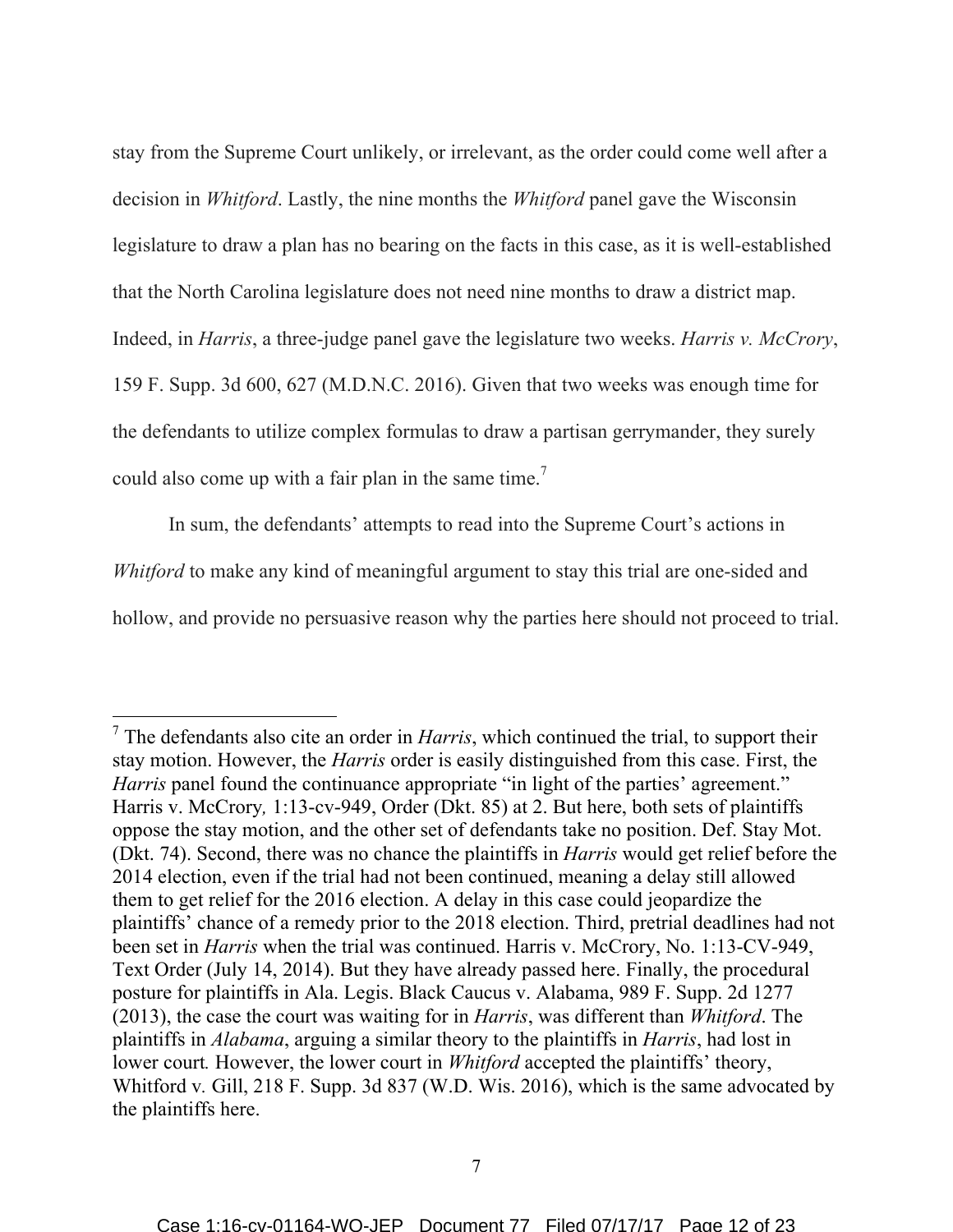#### **II. Defendants' Request for a Stay is Another Exercise in Delay**

Despite defendants' claims to the contrary, the Supreme Court's decision to take *Whitford* was hardly a "game-changer" for this case. Def. Stay Mem. (Dkt. 74) at 5. Far from a surprise, all parties involved knew *months* ago that *Whitford* had been appealed to the Supreme Court and that the Court could decide to hear the case on the merits before its summer recess.<sup>8</sup> Further, this Court set the trial date for June 26, 2017 knowing that *Whitford* and the *Harris* partisan gerrymandering case would be pending before the Supreme Court, and that the Court would likely decide to hear either or both cases on the merits in the coming months.

In addition to knowing for some time about the *Whitford* appeal yet sitting idly by, the defendants also exaggerate how quickly this case is likely to move through the judicial system. The trial in this case has been continued at the Court's motion until further notice and a new trial date has not yet been set. But, if a trial is held expeditiously, this Court would have the opportunity to announce its judgment before the Supreme Court decides *Whitford*. As noted above, the Supreme Court expedited the oral argument in *Whitford* to be held the first week the Court is back in session, the first week of October 2017, which means that a decision in *Whitford* will likely come between January and June of 2018. This sequence of events supports this Court holding a trial, performing

 <sup>8</sup> The *Whitford* panel entered its final judgment in the case on January 27, 2017. The appellants then filed their notice of appeal on February 24, 2017, later filing an amended notice of appeal on March 20, 2017. *See* Defs. Amended Notice of Appeal, Dkt. 193, Whitford v. Gill, 3:15-cv-421-bbc (Mar. 20, 2017).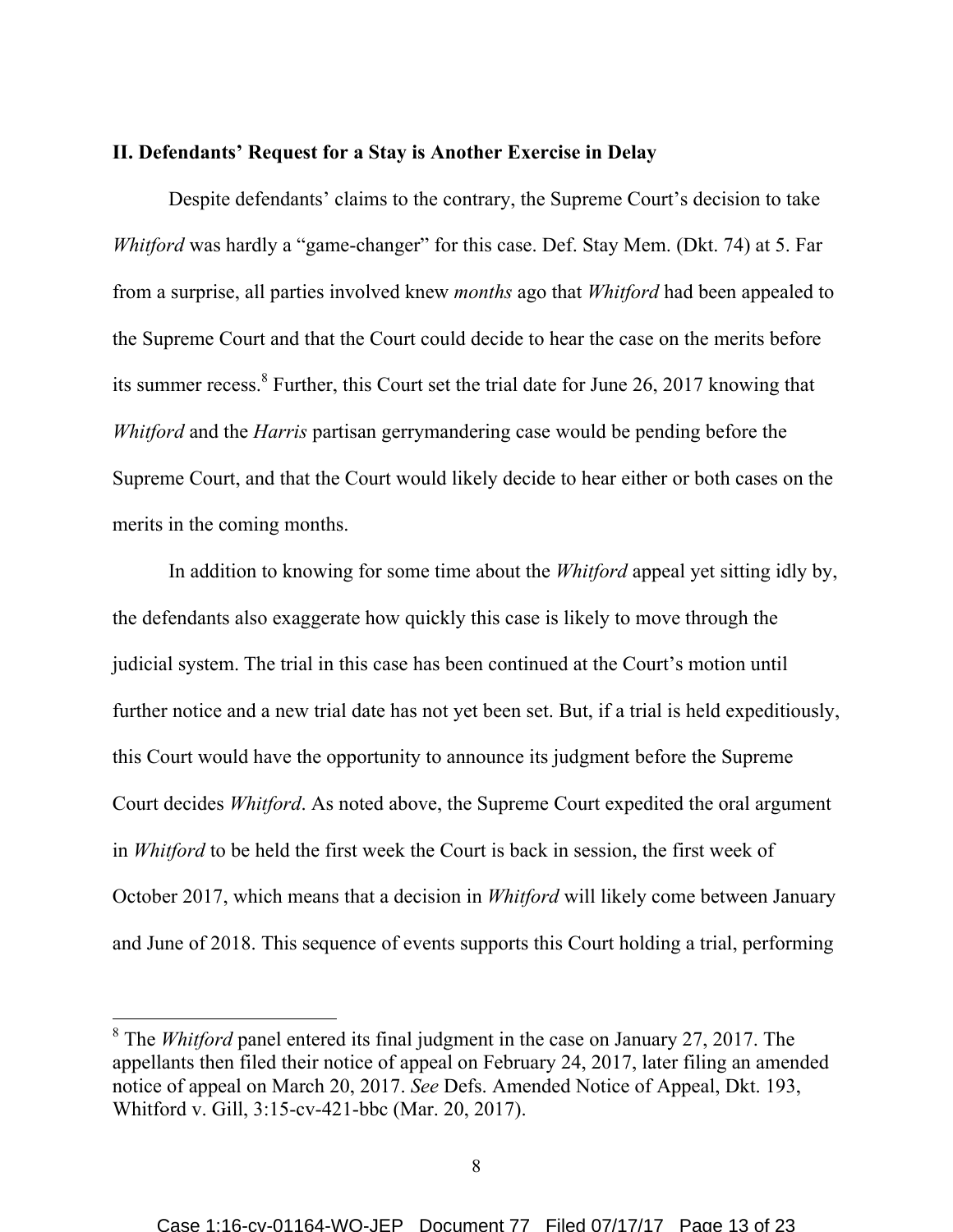fact-finding, and providing judgment on the validity of the plaintiffs' proposed test. *See infra* Section III at 13.

Furthermore, if the trial had not been continued at no fault of the parties or the Court, all the parties in this case were prepared to hold trial on June 26, 2017. Without the continuance, despite the Supreme Court taking *Whitford* on the merits, it seems clear that the trial would have otherwise proceeded on the 26th as planned. Discovery in this case was completed in early May, and depositions have been held. All parties filed their pretrial disclosures with the Court at the end of May, and all objections to the pretrial filings have been filed. In addition, all parties have filed trial briefs, proposed findings of facts, conclusions of law, and motions in limine and were preparing witnesses for trial.

Instead, the defendants' request for a stay of the trial proceedings in this case is yet another tactic to delay implementation of a fair plan for 2018, motivated by partisan purposes. Filing a stay motion asking a court to wait for an action in another redistricting case before proceeding is the defendants' favorite tactic, or modus operandi. The same defendants filed for a stay twice in *Harris*, once in *Covington*, and now here. In both *Harris* and *Covington*, the redistricting plans in question were later ruled unconstitutional, and there is strong reason to believe the 2016 Plan at issue in this case will be as well. The defendants' request for a stay of the trial here is merely another

9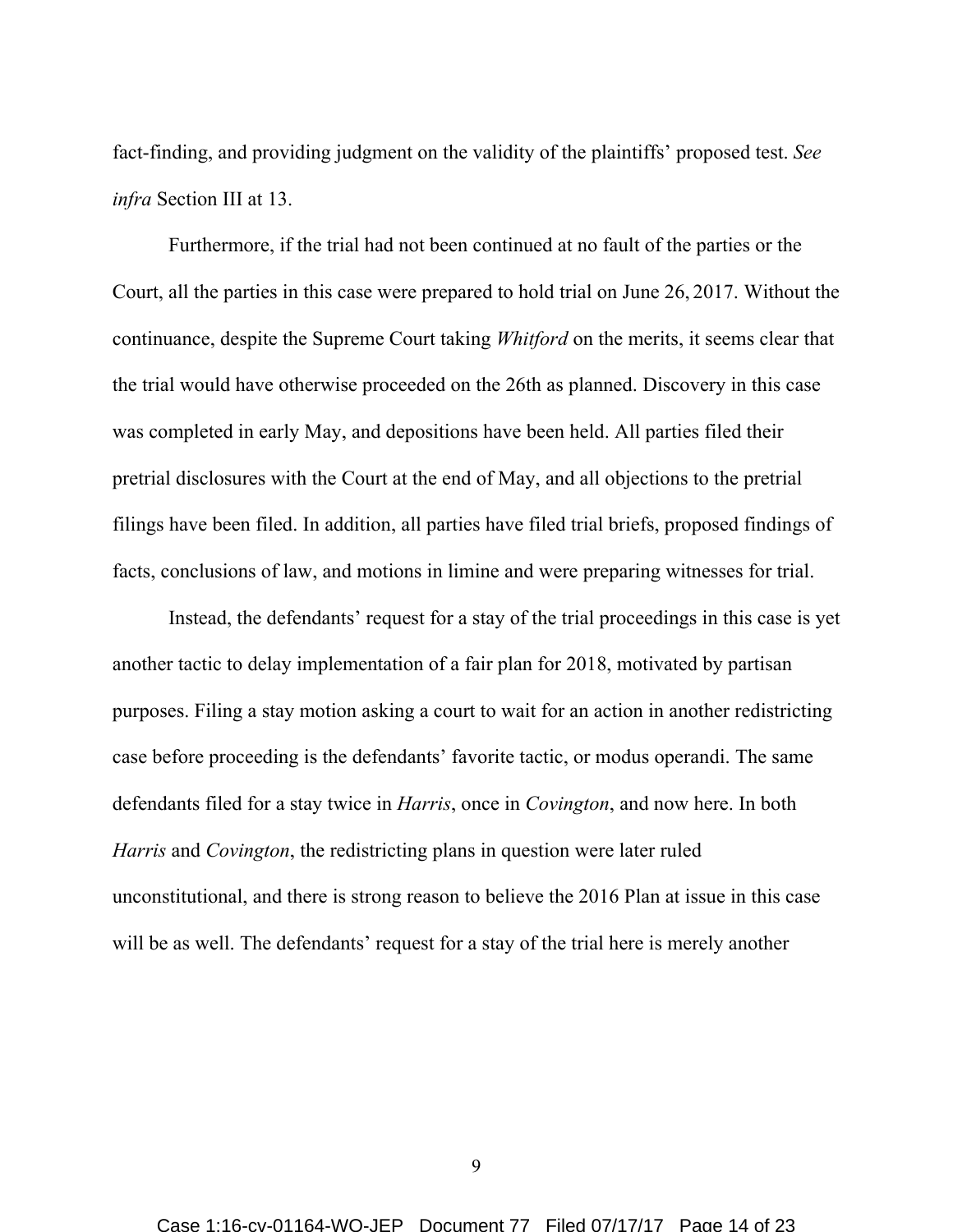example of their effort to maintain partisan advantage by whatever means possible, and should be treated as such.<sup>9</sup>

# **III. Any Burden on Defendants Does Not Outweigh the Interests of Judicial Economy and Clear Harm to Plaintiffs if Trial Proceedings Are Stayed**

The defendants do not cite any clear hardship that would result if the trial proceeded, instead only referring to vague concepts or speculating on what might happen in *Whitford*. For example, the defendants refer to "irreparable confusion" on behalf of the public as a reason why holding trial would be "futile." Def. Stay Mem. at 2, 3, 12. But the defendants provide no specific examples of any such confusion. Moreover, delaying the trial certainly would not solve any public confusion problem that may exist; in fact, it could only make it *worse*. A large part of any public confusion likely results from the fact that the State's 2011 congressional redistricting plan was struck down as unconstitutional and then replaced with a partisan gerrymander. Delaying a decision on the merits causes greater confusion for the public than having the controversy decided by the trial court.

The defendants also argue that proceeding with trial in the wake of the Supreme Court's decision to hear *Whitford* will be a waste of taxpayer resources. Def. Stay Mem. at 2, 6, 12. However, the cost of trial pales in comparison to the taxpayer resources that have already been expended by the defendants drawing and defending unconstitutional

<sup>&</sup>lt;sup>9</sup> Another example of the defendants' extreme stonewalling comes from their own stay memorandum. The defendants claim that, unlike *Whitford*, "there is no such evidence or indication that any such alternate [draft] maps exist" in this case. Def. Stay Mem. at 10. But the plan in this case was drawn in two weeks. In addition, the defendants' own consultant, Dr. Hofeller, produced a series of draft maps during discovery (titled DEF000042-000064).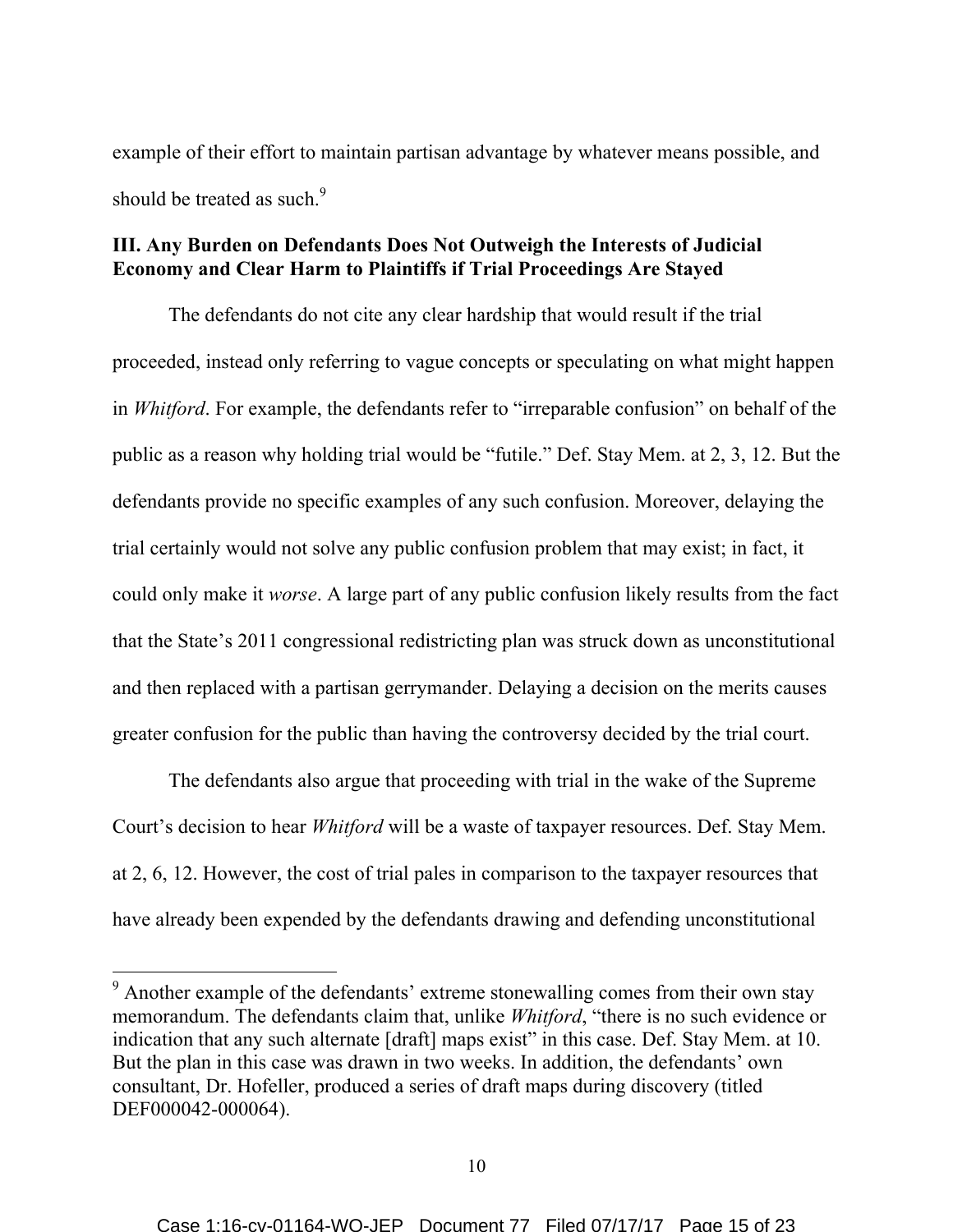redistricting plans in court and the resources needed to remedy those constitutional violations. *See Cooper v. Harris*, 137 S. Ct. 1455; *North Carolina v. Covington*, 137 S. Ct. 1624 (2017). Further, courts in redistricting cases have held that "mere injuries, however substantial, in terms of money, time and energy necessarily expended in the absence of a stay, are not enough." *Conkright v. Frommert*, 556 U.S. 1401, 1403 (2009) (Ginsburg, J. in chambers) (quotation marks omitted); *see also Cane v. Worcester Cty.,* 874 F. Supp. 695, 698 (D. Md. 1995); *Johnson v. Mortham*, 926 F. Supp. 1540, 1542 (N.D. Fla. 1996). The same logic applies here. Resources expended challenging a redistricting plan that sorts voters based on their political beliefs can hardly be considered an "enormous waste of time and money," or a hardship for the defendants, particularly when the map drawers openly flaunted their discriminatory conduct.

Moreover, the defendants exaggerate the magnitude of changes that would need to be made if the Supreme Court later reversed this Court's decision, or reversed the lower court's decision in *Whitford*. If a finding of a constitutional violation is later overturned on appeal, the defendants could simply revert to the 2016 Plan for the next election. And it is unlikely that there would be a need for new discovery if the Supreme Court adopted a standard for measuring partisan gerrymandering that is different than the standard proposed by the plaintiffs here. The timeline and facts in this case are well-established, with most of the events taking place in February 2016, and will not change regardless of what happens in *Whitford*. Rather, the more imminent harm from delaying trial is the quality of the evidence already gathered in discovery. The further a trial in this case is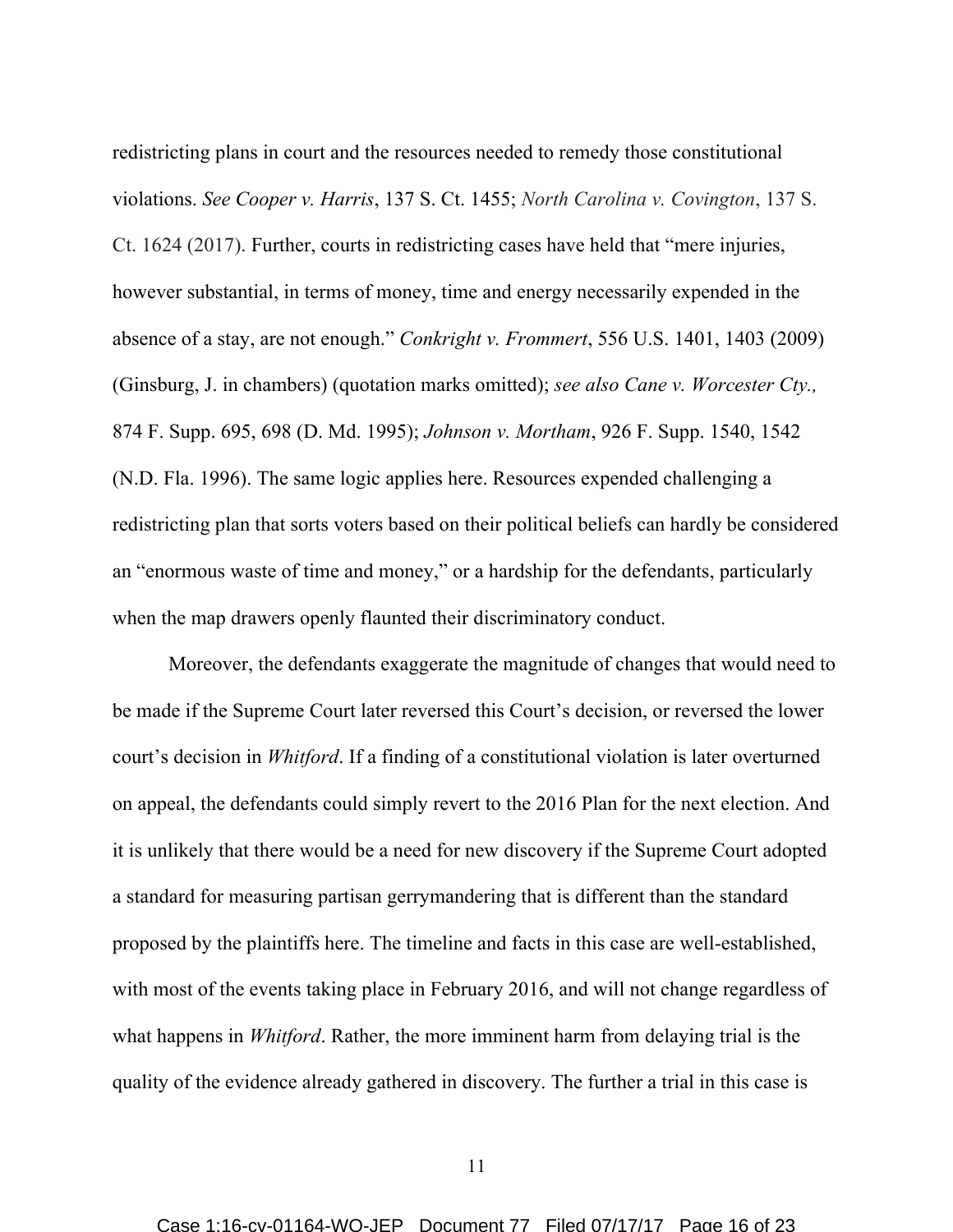from these events, the more stale the evidence will be, as the memories of witnesses fade over time. 10

Despite the lack of clear harm to defendants that would result from proceeding with trial, delaying trial would be a substantial inequity for the plaintiffs. The defendants are asking this court to set aside its responsibility to enforce plaintiffs' federal constitutional rights solely because the Supreme Court has decided to hear a similar case on the merits. But protecting federal constitutional rights is one of the primary responsibilities of federal courts. *Miller*, 515 U.S. at 922-23; *United States v. Jefferson Cnty. Bd. of Educ.*, 372 F.2d 836, 873 (5th Cir. 1966). Given the serious issues and rights at stake, defendants have shown no reason other than speculation to stay the trial proceedings in this case.

Most importantly, delay of the trial until after a decision in *Whitford* might well condemn the plaintiffs to another election under the 2016 Plan. As noted above, a

<sup>&</sup>lt;sup>10</sup> Witnesses' memories are already beginning to fade. A key witness in this case, Dr. Hofeller, noted at his deposition on February 10, 2017 that remembering something from nine months ago was difficult. Hofeller Dep. at 290:15-16. Further, during his two depositions in January and February 2017 (merely a year after he drew the 2016 Plan) Dr. Hofeller explained on at least eight occasions that he could not remember key details as to the timing and sequence of events, or whether he had seen certain documents. Hofeller Dep. at 165:4-166:5 (does not remember whether a plan called "Proposed 10-3 Map" came from his computer); 171:15-20 (does not remember which month the Harris trial was in 2015); 172:6-15 (does not remember which day he first communicated with Sen. Rucho and Rep. Lewis after the Harris decision as released); 176:18-21 (does not recall if he saw the adopted written criteria); 191:22-192:6 (does not remember which district he drew first); 195:13-18 (does not remember if he ran a compactness report or not); 233:11-15 (does not remember if draft plan "Congress 16C" was prepared before he spoke with the Chairman); and 298:3-14 (does not recall why he included some elections but not others in the formula he used for assessing partisanship of the districts).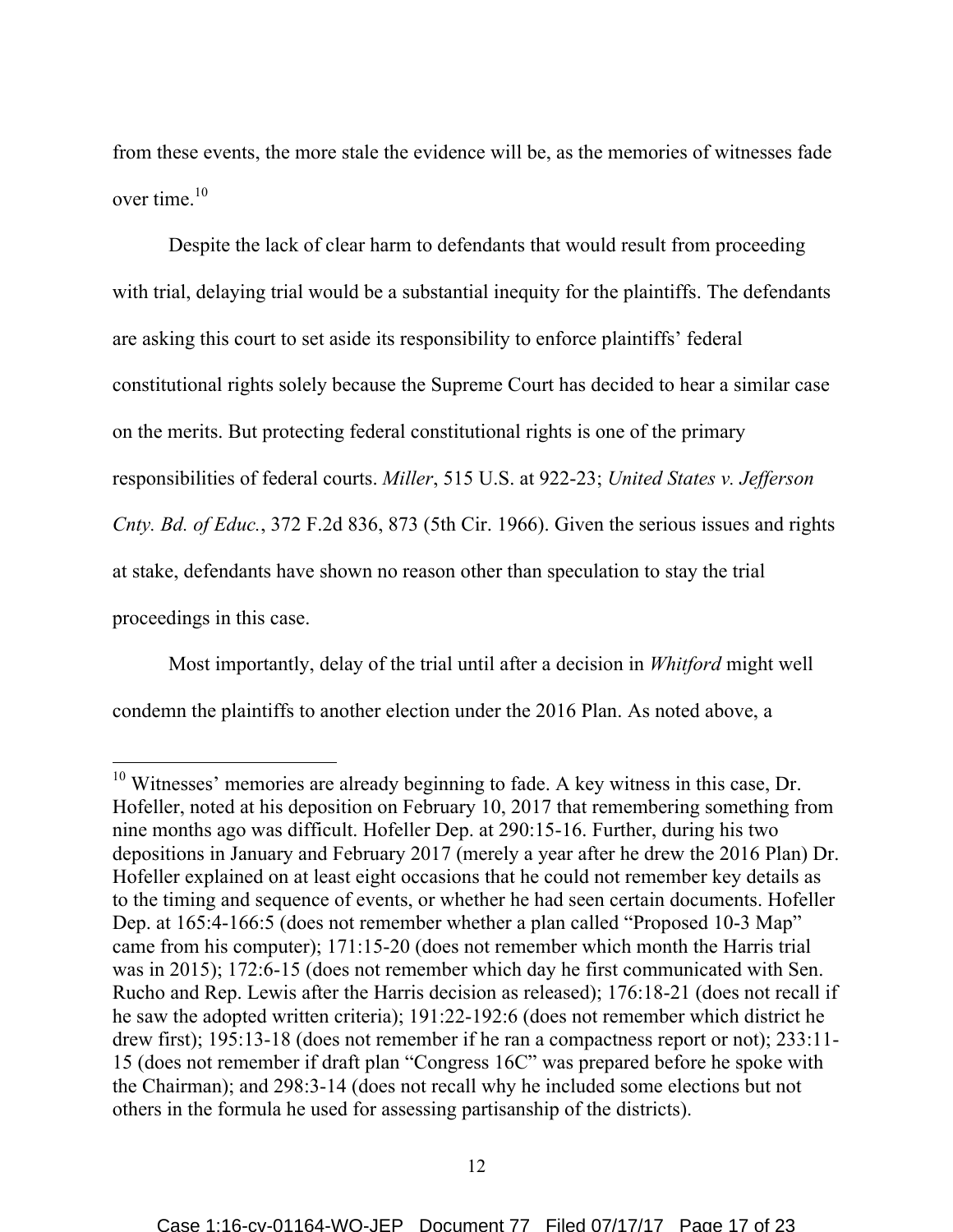decision in *Whitford* will likely come between January and June 2018. If this court waits that long to *even hold a trial*, the legislative defendants would certainly argue that there was insufficient time to put a new plan in place before the 2018 election if the plaintiffs are successful.<sup>11</sup> But if the 2016 Plan is used for the 2018 election, and is ultimately judged unconstitutional, that would mean *four out of the five* congressional elections held in North Carolina this decade will have been under unconstitutional lines. *See Cooper v. Harris*, 137 S. Ct. 1455. Thus, granting the stay request would only result in giving the defendants "the fruits of victory for another election cycle" and "prolong the harm that plaintiffs have [already] suffered" under the defendants' redistricting scheme. *Larios v. Cox*, 305 F. Supp. 2d 1335, 1344 (N.D. Ga. 2004); *Cousins v. McWherter*, 845 F. Supp. 525, 528 (E.D. Tenn. 1994).

However, if the trial proceeds as planned, the parties would have a fair chance to present evidence and examine opposing witnesses, which all parties are ready and able to do. This court could then perform fact-finding and issue a decision when ready. Holding a trial in this case would leave open the possibility that, if the 2016 Plan is held unconstitutional, the Court could "insure that no further elections are conducted under the invalid plan." *Reynolds*, 377 U.S. at 583.<sup>12</sup>

 $11$  Since this case involves a three-judge panel, it may also be hard to schedule a trial time that works for all three judges on short notice after a decision in *Whitford*, thus adding additional time before a trial could be held in this case.

 $12$  This would also ensure that, if the Supreme Court affirmed the lower court's ruling in *Whitford*, or issued a standard that was not meaningfully different than that proposed by the plaintiffs here, the plaintiffs in this case would have a timely remedy.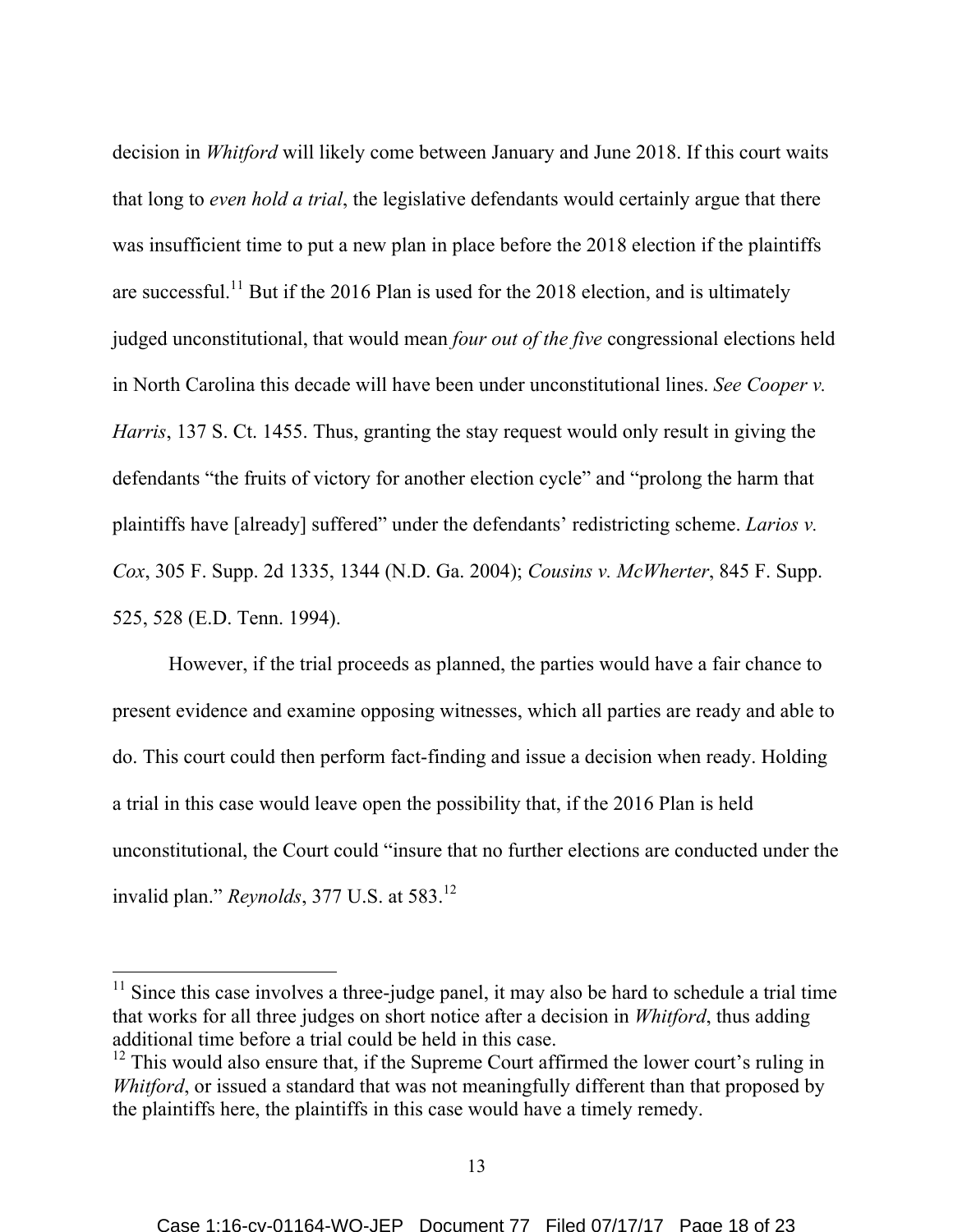In denying the defendants' motion to dismiss, this Court found that partisan gerrymandering claims are justiciable. MTD Op. (Dkt. 50) at 21, 25. This Court's evaluation of the plaintiffs' proposed test, in addition to the *Whitford* lower court's finding that the test is workable, would go a long way towards establishing that plaintiffs' proposed test is a judicially manageable standard for measuring extreme partisan gerrymandering while *Whitford* is pending at the Supreme Court. <sup>13</sup> Such a conclusion would assist the Supreme Court as it considers *Whitford* by providing the Court with a second independent judgment about the test's merits.<sup>14</sup> As this Court stated in its opinion and order, "the Supreme Court's declaration that '[p]artisan gerrymanders . . . are incompatible with democratic principles,' *Ariz. State Legislature*, 135 S. Ct. at 2658 (alteration in original) (internal quotation marks omitted), and the need for courts to 'err on the side of caution' in adjudicating claims '[w]here important rights are involved,' such as '[a]llegations of unconstitutional bias in apportionment,' *Vieth*, 541 U.S. at 311

<sup>&</sup>lt;sup>13</sup> At least one three-judge panel has noted that the burden of devising a judicially discernible and manageable test is a "responsibility" that courts "share[]" with plaintiffs in this area. *Baldus v. Members of Wis. Gov't Accountability Bd.*, 849 F. Supp. 2d 840, 853 (E.D. Wis. 2012).

<sup>&</sup>lt;sup>14</sup> The Supreme Court has also recognized the value of litigation proceeding at lower courts when a difficult question is involved. *See, e.g., United States v. Mendoza,* 464 U.S. 154, 160 (1984) ("Allowing only one final adjudication [by a lower court] would deprive this Court of the benefit it receives from permitting several [lower courts] to explore a difficult question"); *McCray v. New York*, 461 U.S. 961, 963 (1983) (lower courts "serve as laboratories in which [important] issues receive[] further study"); *Arizona v. Evans*, 514 U.S. 1, 24 n.1 (1995) (Ginsburg, J., dissenting) (when "frontier legal problems are presented," "diverse opinions from…federal [] courts" "may yield a better informed and more enduring final pronouncement"); *Obergefell v. Hodges*, 135 S. Ct. 2584, 2597, App'x A (2015) (citing several pre- and post-certiorari lower court opinions and stating that they "help[ed] to explain and formulate the underlying principles this Court must now consider.")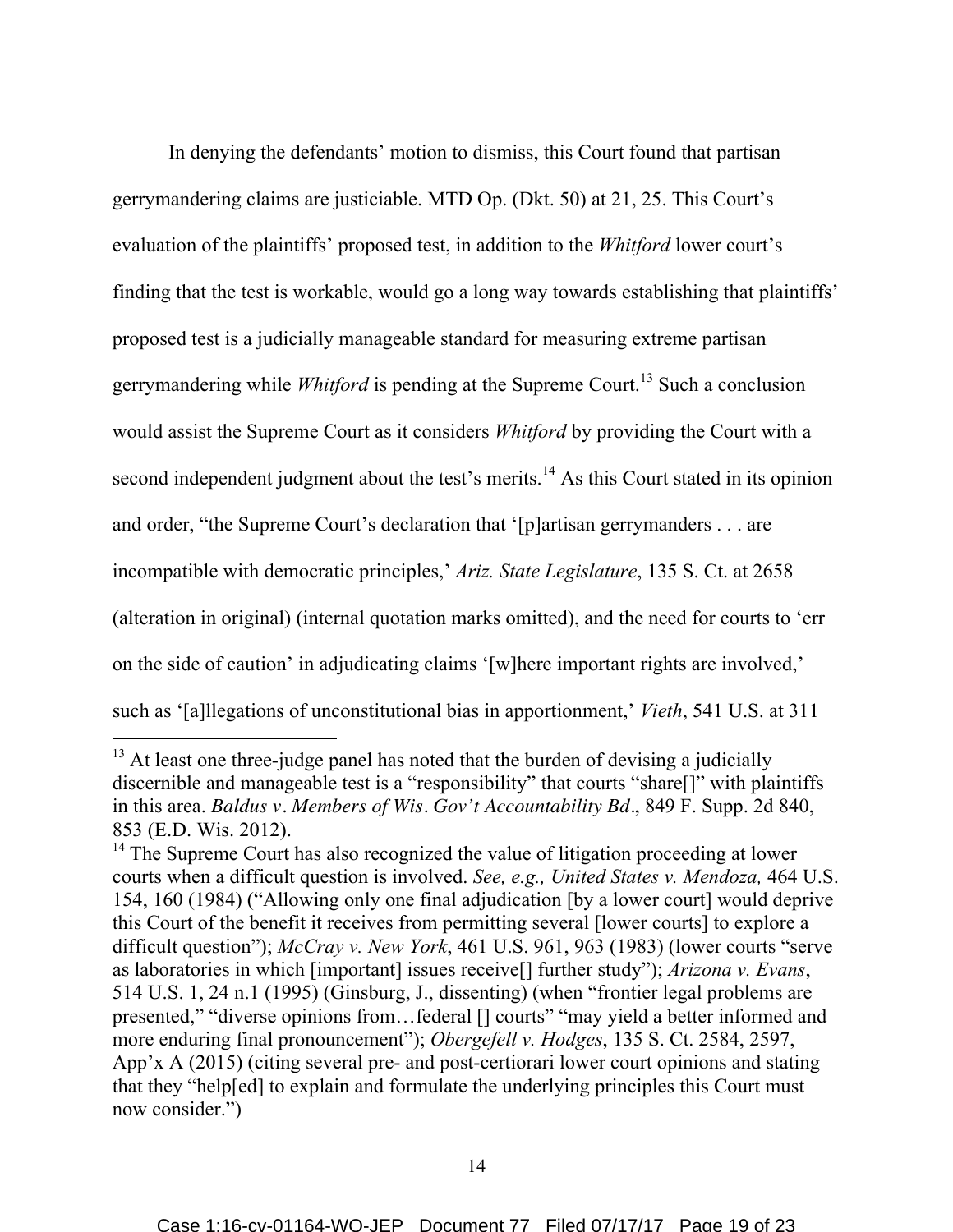(Kennedy, J., concurring), require that we afford Plaintiffs an opportunity to develop evidence establishing the viability of their proposed—and 'uncontradicted' discriminatory effects test." MTD Op. (Dkt. 50) at 29. This reasoning also supports holding a trial to determine the factual issues in contention and to assess the viability of the plaintiffs' proposed test.

### **CONCLUSION**

For all of these reasons, plaintiffs respectfully request that this Court deny defendants' motion to stay trial proceedings in this case.

Respectfully submitted, this  $17<sup>th</sup>$  day of July, 2017.

/s/ Anita S. Earls Anita S. Earls (State Bar # 15597) Allison J. Riggs (State Bar # 40028) Emily Seawell (State Bar # 50207) Southern Coalition for Social Justice anitaearls@southerncoalition.org allisonriggs@southerncoalition.org emilyseawell@southerncoalition.org 1415 Highway 54, Suite 101 Durham, NC 27707 Telephone: 919-323-3380 ext. 115 Facsimile: 919-323-3942 Counsel for All Plaintiffs

/s/ Annabelle E. Harless Paul M. Smith Ruth M. Greenwood Annabelle E. Harless Molly E. Danahy Anna E. Bodi Campaign Legal Center 1411 K Street NW, Suite 1400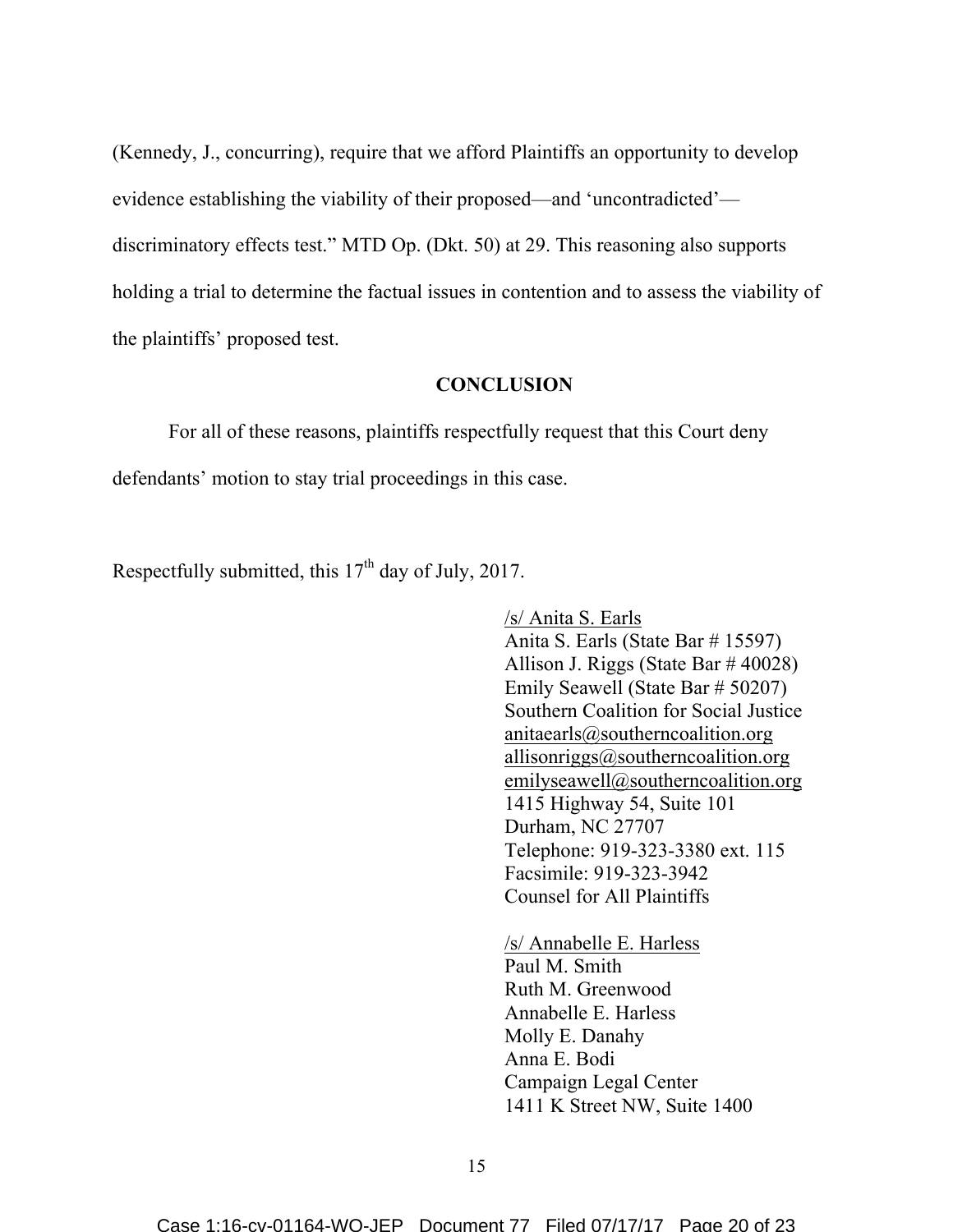Washington, DC 20005 (202) 736-2200 psmith@campaignlegalcenter.org rgreenwood@campaignlegalcenter.org aharless@campaignlegalcenter.org mdanahy@campaignlegalcenter.org abodi@campaignlegalcenter.org

/s/ Nicholas O. Stephanopoulos Nicholas O. Stephanopoulos University of Chicago Law School 1111 E 60th St. Chicago, IL 60637 (773) 702-4226 nsteph@uchicago.edu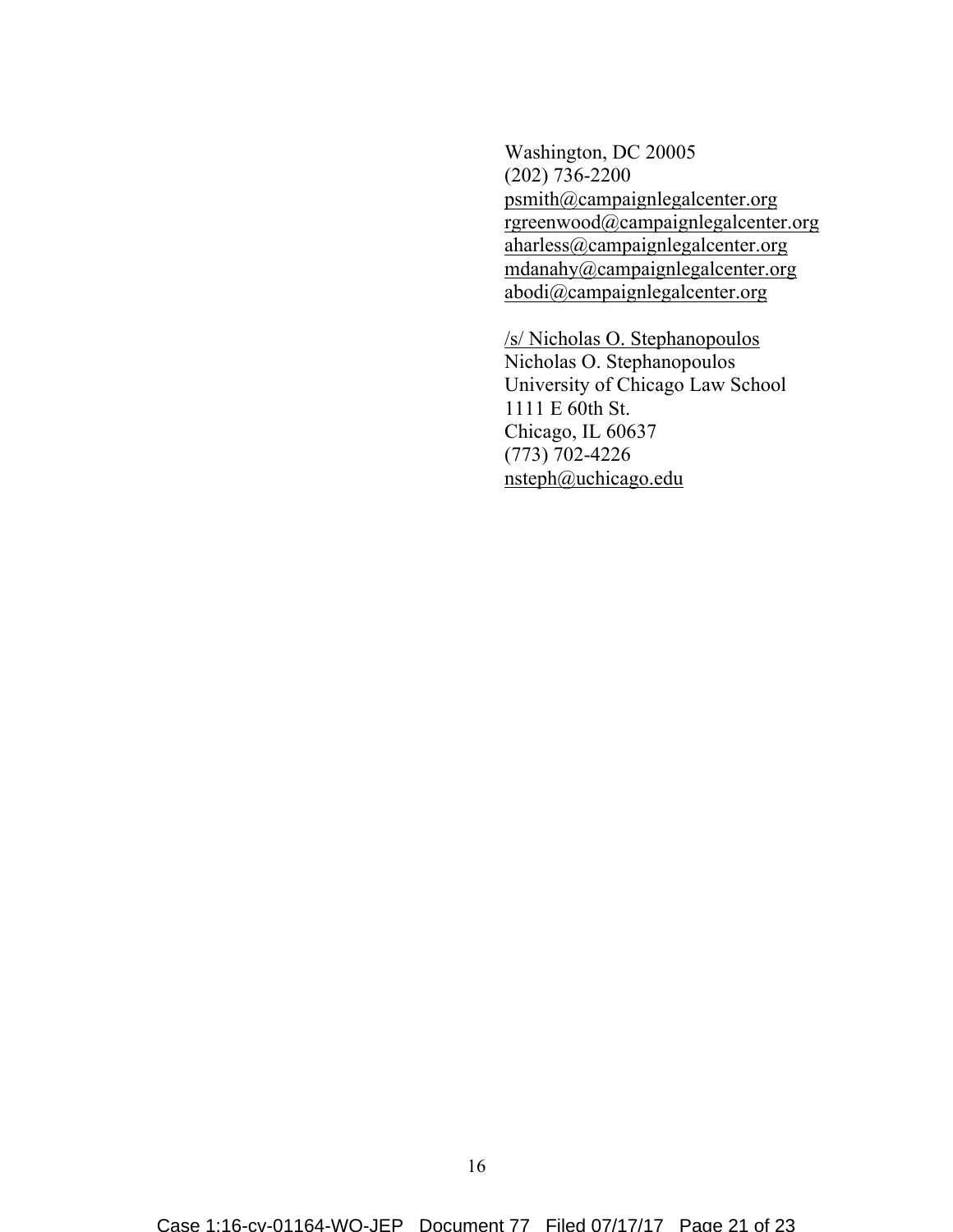## **CERTIFICATE OF SERVICE**

I hereby certify that I have this day electronically filed the foregoing with the Clerk of Court using the CM/ECF system which will send notification of such filing to all counsel and parties of record.

This the 17th day of July, 2017.

/s/ Annabelle E. Harless Annabelle E. Harless